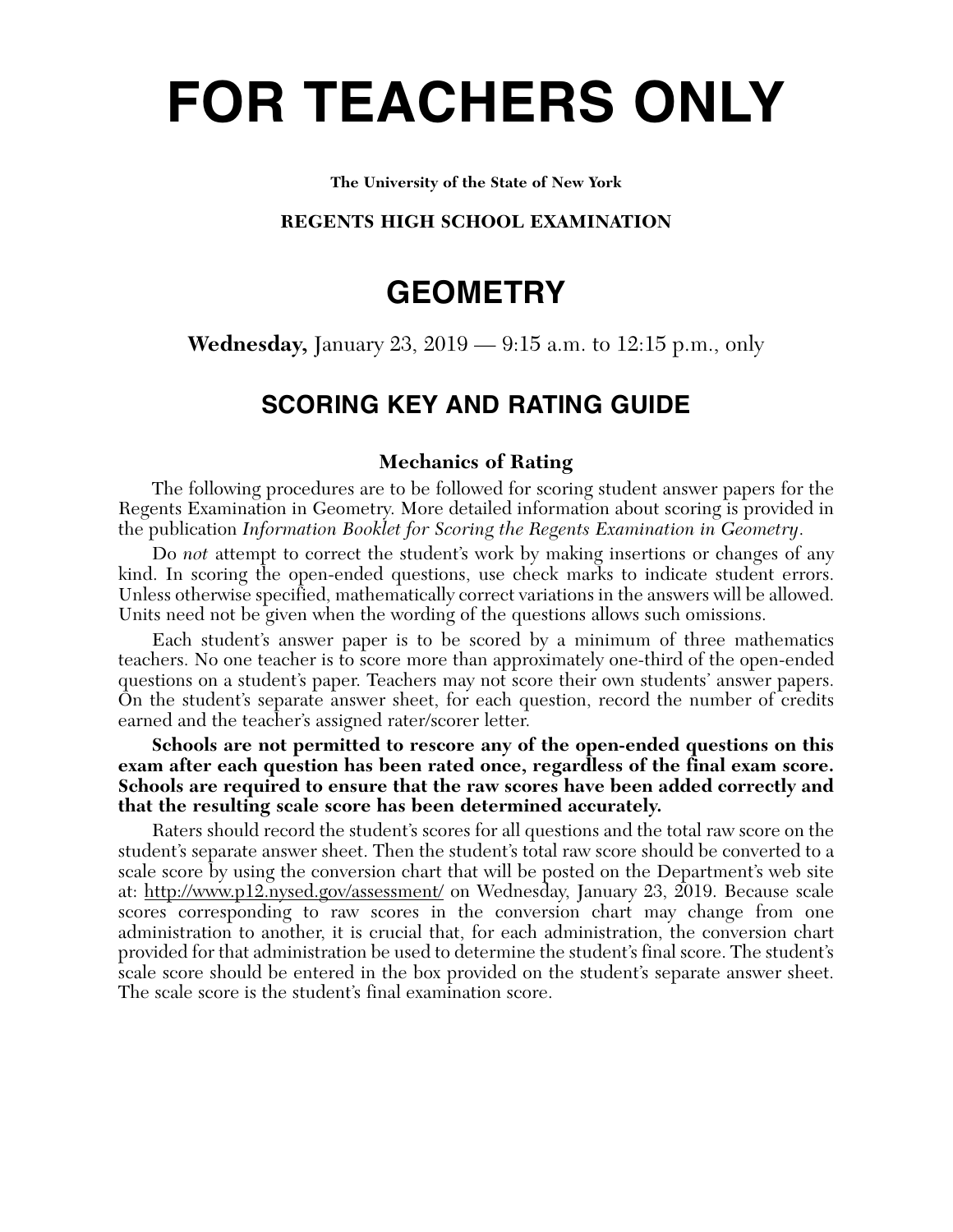**If the student's responses for the multiple-choice questions are being hand scored prior to being scanned, the scorer must be careful not to make any marks on the answer sheet except to record the scores in the designated score boxes. Marks elsewhere on the answer sheet will interfere with the accuracy of the scanning.**

## **Part I**

Allow a total of 48 credits, 2 credits for each of the following. Allow credit if the student has written the correct answer instead of the numeral 1, 2, 3, or 4.

| $(1)$ 4                      | $(9) \ldots \ldots 2 \ldots$        | $(17)\ldots(4\ldots)$           |
|------------------------------|-------------------------------------|---------------------------------|
| $(2) \ldots \ldots 4 \ldots$ | $(10) \ldots \ldots 3 \ldots$       | $(18)\ldots\ldots\ldots$        |
| $(3) \ldots \ldots 3 \ldots$ | $(11)\ldots 3 \ldots$               | $(19)\ldots 3 \ldots$           |
| $(4) \ldots \ldots 3 \ldots$ | $(12)\ldots \ldots 2 \ldots$        | $(20)\ldots\ldots\ldots$        |
| $(5) \ldots \ldots 4 \ldots$ | $(13)\ldots 2 \ldots$               | $(21)\ldots$ . 4                |
| $(6) \ldots \ldots 2 \ldots$ | $(14)\ldots 2 \ldots$               | $(22)\ldots\ldots\ldots$        |
| $(7) \ldots \ldots 2 \ldots$ | $(15)\ldots\ldots\,1\ldots\ldots$   | $(23)\ldots\ldots\ldots$        |
| $(8) \ldots \ldots 1 \ldots$ | $(16)\ldots \ldots 4 \ldots \ldots$ | $(24)\ldots\ldots4\ldots\ldots$ |

Updated information regarding the rating of this examination may be posted on the New York State Education Department's web site during the rating period. Check this web site at: http://www.p12.nysed.gov/assessment/ and select the link "Scoring Information" for any recently posted information regarding this examination. This site should be checked before the rating process for this examination begins and several times throughout the Regents Examination period.

The Department is providing supplemental scoring guidance, the "Model Response Set," for the Regents Examination in Geometry. This guidance is intended to be part of the scorer training. Schools should use the Model Response Set along with the rubrics in the Scoring Key and Rating Guide to help guide scoring of student work. While not reflective of all scenarios, the Model Response Set illustrates how less common student responses to constructed-response questions may be scored. The Model Response Set will be available on the Department's web site at: http://www.nysedregents.org/geometryre/.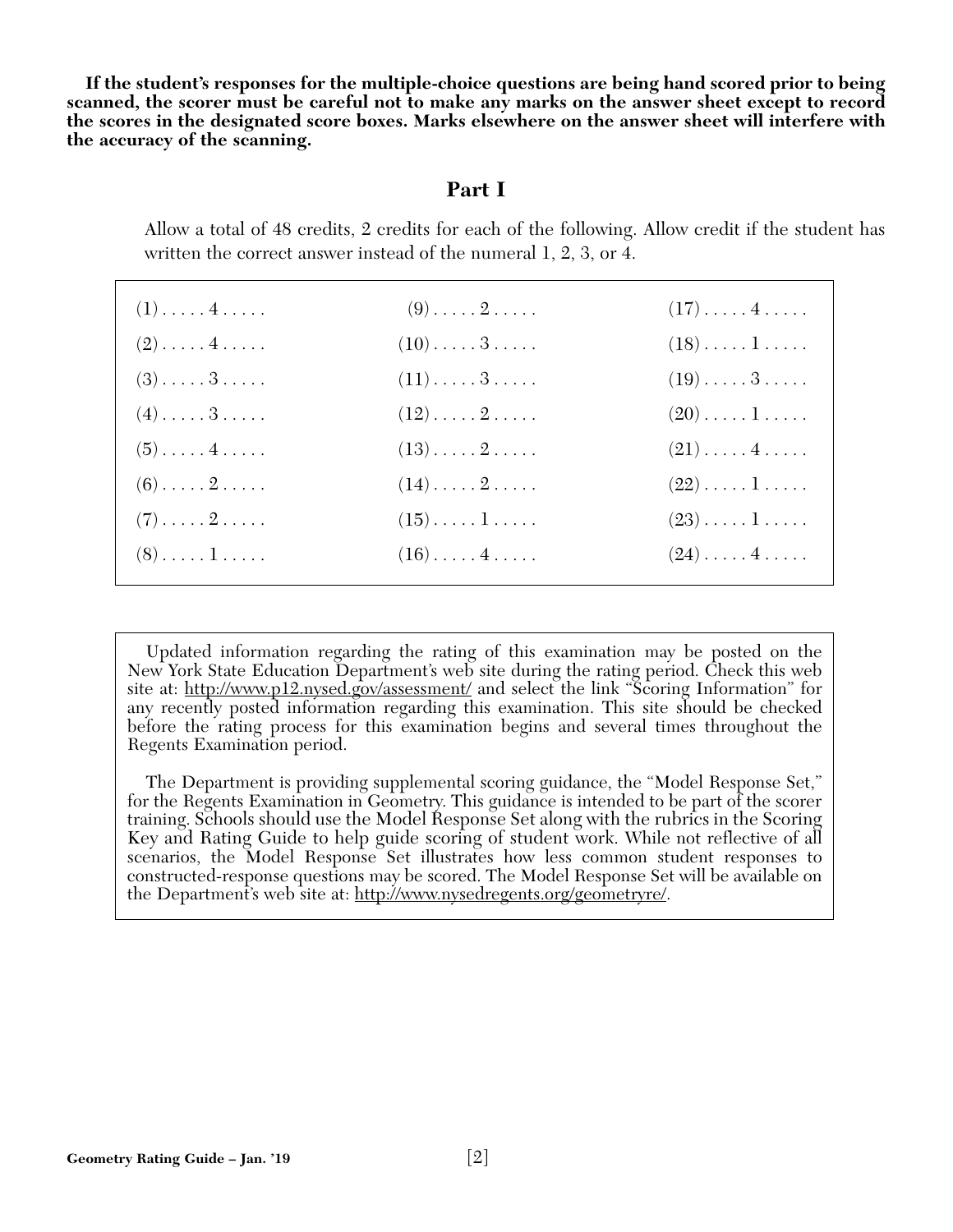## **General Rules for Applying Mathematics Rubrics**

#### **I. General Principles for Rating**

The rubrics for the constructed-response questions on the Regents Examination in Geometry are designed to provide a systematic, consistent method for awarding credit. The rubrics are not to be considered all-inclusive; it is impossible to anticipate all the different methods that students might use to solve a given problem. Each response must be rated carefully using the teacher's professional judgment and knowledge of mathematics; all calculations must be checked. The specific rubrics for each question must be applied consistently to all responses. In cases that are not specifically addressed in the rubrics, raters must follow the general rating guidelines in the publication *Information Booklet for Scoring the Regents Examination in Geometry*, use their own professional judgment, confer with other mathematics teachers, and/or contact the State Education Department for guidance. During each Regents Examination administration period, rating questions may be referred directly to the Education Department. The contact numbers are sent to all schools before each administration period.

#### **II. Full-Credit Responses**

A full-credit response provides a complete and correct answer to all parts of the question. Sufficient work is shown to enable the rater to determine how the student arrived at the correct answer.

When the rubric for the full-credit response includes one or more examples of an acceptable method for solving the question (usually introduced by the phrase "such as"), it does not mean that there are no additional acceptable methods of arriving at the correct answer. Unless otherwise specified, mathematically correct alternative solutions should be awarded credit. The only exceptions are those questions that specify the type of solution that must be used; e.g., an algebraic solution or a graphic solution. A correct solution using a method other than the one specified is awarded half the credit of a correct solution using the specified method.

#### **III. Appropriate Work**

*Full-Credit Responses:* The directions in the examination booklet for all the constructed-response questions state: "Clearly indicate the necessary steps, including appropriate formula substitutions, diagrams, graphs, charts, etc." The student has the responsibility of providing the correct answer *and* showing how that answer was obtained. The student must "construct" the response; the teacher should not have to search through a group of seemingly random calculations scribbled on the student paper to ascertain what method the student may have used.

*Responses With Errors:* Rubrics that state "Appropriate work is shown, but…" are intended to be used with solutions that show an essentially complete response to the question but contain certain types of errors, whether computational, rounding, graphing, or conceptual. If the response is incomplete; i.e., an equation is written but not solved or an equation is solved but not all of the parts of the question are answered, appropriate work has *not* been shown. Other rubrics address incomplete responses.

#### **IV. Multiple Errors**

*Computational Errors, Graphing Errors, and Rounding Errors:* Each of these types of errors results in a 1-credit deduction. Any combination of two of these types of errors results in a 2-credit deduction. No more than 2 credits should be deducted for such mechanical errors in a 4-credit question and no more than 3 credits should be deducted in a 6-credit question. The teacher must carefully review the student's work to determine what errors were made and what type of errors they were.

*Conceptual Errors:* A conceptual error involves a more serious lack of knowledge or procedure. Examples of conceptual errors include using the incorrect formula for the area of a figure, choosing the incorrect trigonometric function, or multiplying the exponents instead of adding them when multiplying terms with exponents.

If a response shows repeated occurrences of the same conceptual error, the student should not be penalized twice. If the same conceptual error is repeated in responses to other questions, credit should be deducted in each response.

For 4- and 6-credit questions, if a response shows one conceptual error and one computational, graphing, or rounding error, the teacher must award credit that takes into account both errors. Refer to the rubric for specific scoring guidelines.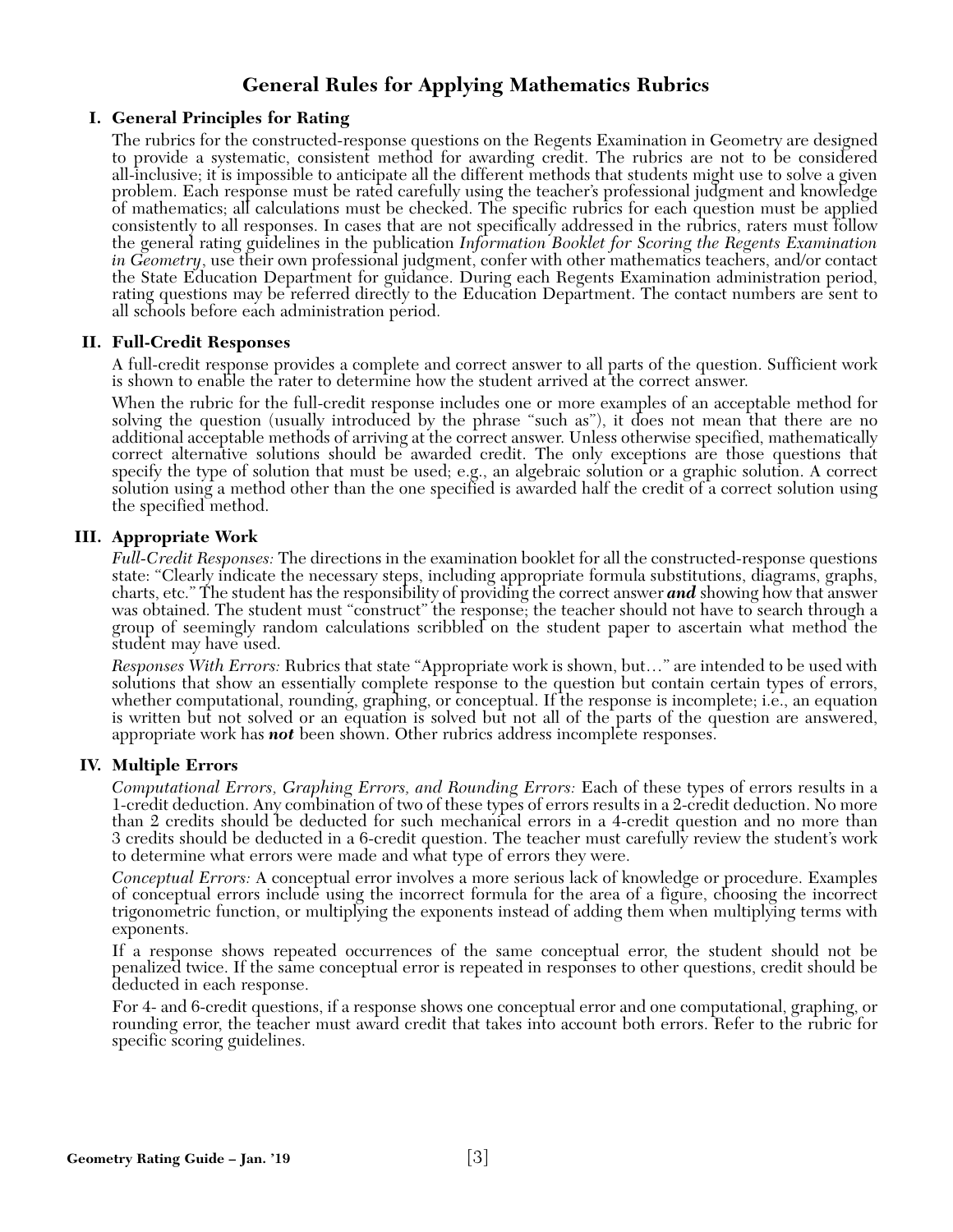## **Part II**

For each question, use the specific criteria to award a maximum of 2 credits. Unless otherwise specified, mathematically correct alternative solutions should be awarded appropriate credit.

(25) **[2]**  $y = \frac{2}{3}x + 4\frac{2}{3}$  or an equivalent equation is written, and correct work is shown. 3  $\frac{2}{1}$ 3

**[1]** Appropriate work is shown, but one computational error is made.

*or*

- **[1]** Appropriate work is shown, but one conceptual error is made.
- **[0]** A zero response is completely incorrect, irrelevant, or incoherent or is a correct response that was obtained by an obviously incorrect procedure.
- (26) **[2]** 20, and correct work is shown, such as a correctly labeled diagram.
	- **[1]** Appropriate work is shown, but one computational error is made.

*or*

**[1]** Appropriate work is shown, but one conceptual error is made.

*or*

- **[1]** 20, but no work is shown.
- **[0]** A zero response is completely incorrect, irrelevant, or incoherent or is a correct response that was obtained by an obviously incorrect procedure.
- (27) **[2]** 51, and correct work is shown.
	- **[1]** Appropriate work is shown, but one computational error is made.

*or*

**[1]** Appropriate work is shown, but one conceptual error is made.

*or*

[1]  $35 = \frac{1}{2}(121 - x)$  or an equivalent equation is written, but no further correct work is shown. 2

- **[1]** 51, but no work is shown.
- **[0]** A zero response is completely incorrect, irrelevant, or incoherent or is a correct response that was obtained by an obviously incorrect procedure.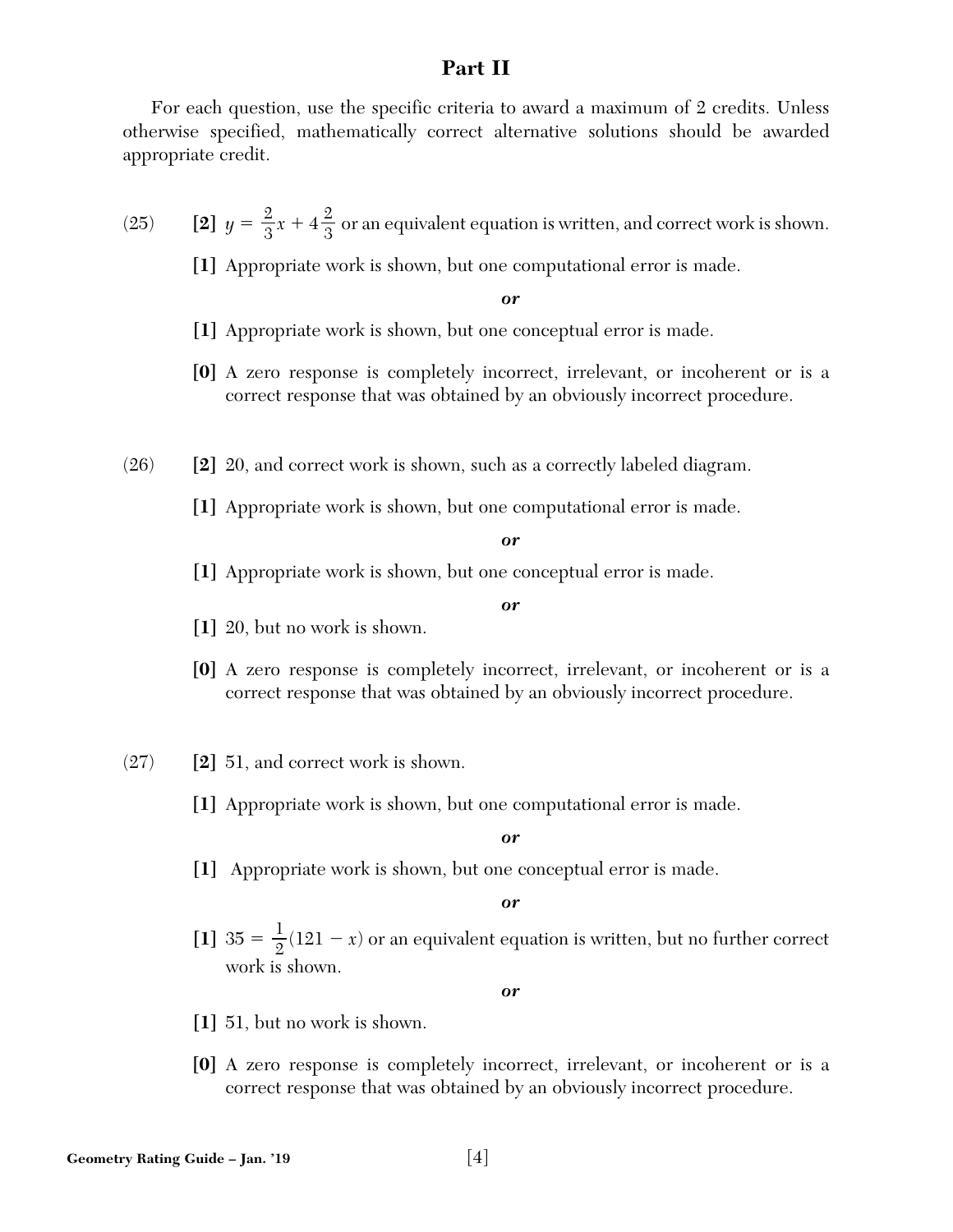- (28) **[2]** A correct sequence of transformations is described.
	- **[1]** An appropriate sequence is described, but one graphing error is made.

**[1]** An appropriate sequence of transformations is described, but it is incomplete or partially correct.

*or*

- **[1]** An appropriate sequence of transformations is identified, but no specific description is written.
- **[0]** A zero response is completely incorrect, irrelevant, or incoherent or is a correct response that was obtained by an obviously incorrect procedure.
- (29) **[2]** A correct construction is drawn showing all appropriate arcs.
	- **[1]** Appropriate work is shown, but one construction error is made.

*or*

- **[1]** An appropriate construction is drawn showing all appropriate arcs to construct parallelogram *ADBC* or parallelogram *ABDC*.
- **[0]** A drawing that is not an appropriate construction is shown.

#### *or*

**[0]** A zero response is completely incorrect, irrelevant, or incoherent or is a correct response that was obtained by an obviously incorrect procedure.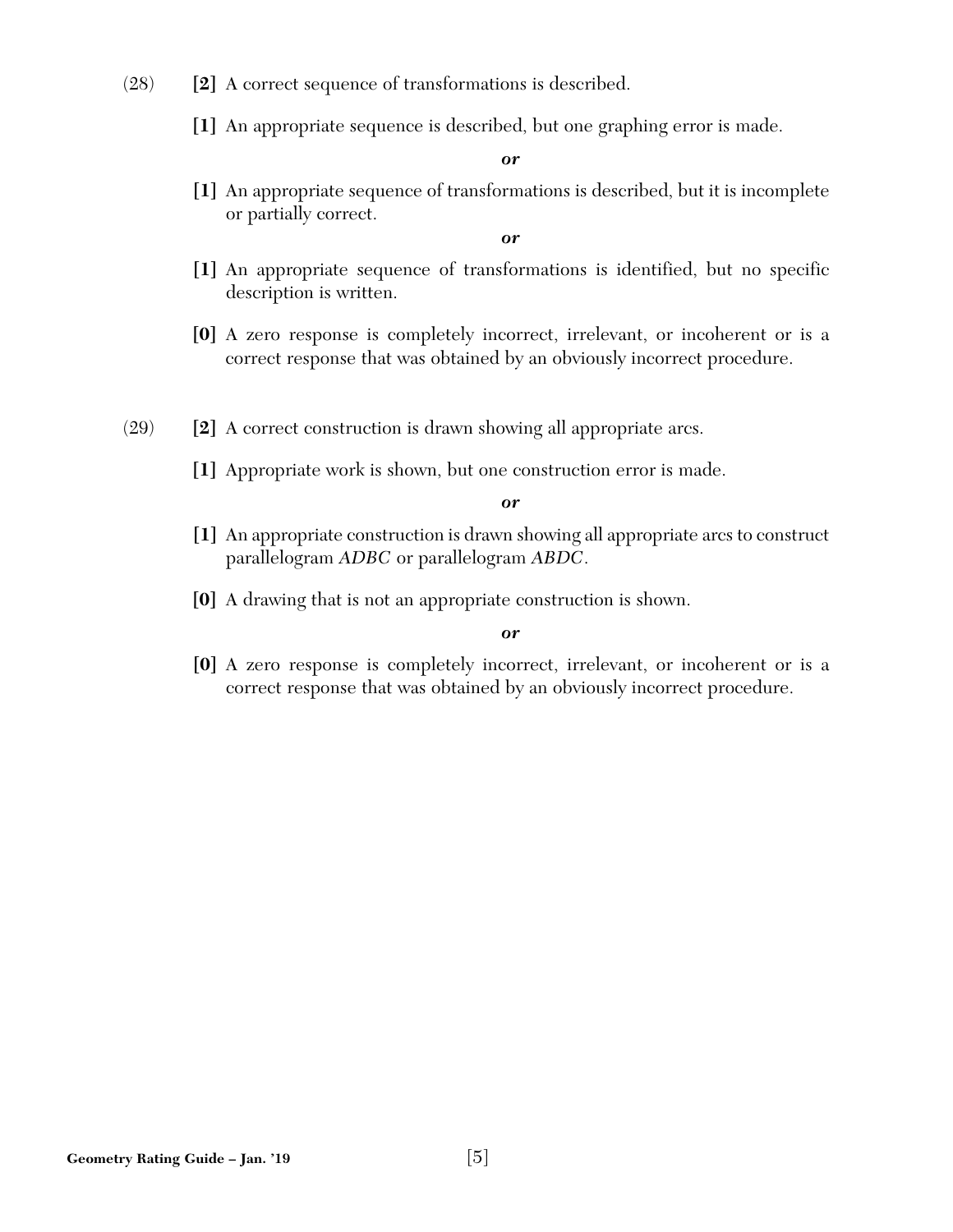- (30) **[2]** No, and a correct explanation is written.
	- **[1]** Appropriate work is shown, but one computational error is made.

**[1]** Appropriate work is shown, but one conceptual error is made.

*or*

**[1]** No, but the explanation is incomplete or partially correct.

*or*

- **[1]** Appropriate work is shown to find (2.5,0.5), but no further correct work is shown.
- **[0]** No, but no work is shown.

*or*

- **[0]** A zero response is completely incorrect, irrelevant, or incoherent or is a correct response that was obtained by an obviously incorrect procedure.
- (31) **[2]** 3371, and correct work is shown.
	- **[1]** Appropriate work is shown, but one computational or rounding error is made.

*or*

**[1]** Appropriate work is shown, but one conceptual error is made.

*or*

**[1]** Correct work is shown to find the area of the two concentric circles and/or two concentric semicircles, but no further correct work is shown.

- **[1]** 3371, but no work is shown.
- **[0]** A zero response is completely incorrect, irrelevant, or incoherent or is a correct response that was obtained by an obviously incorrect procedure.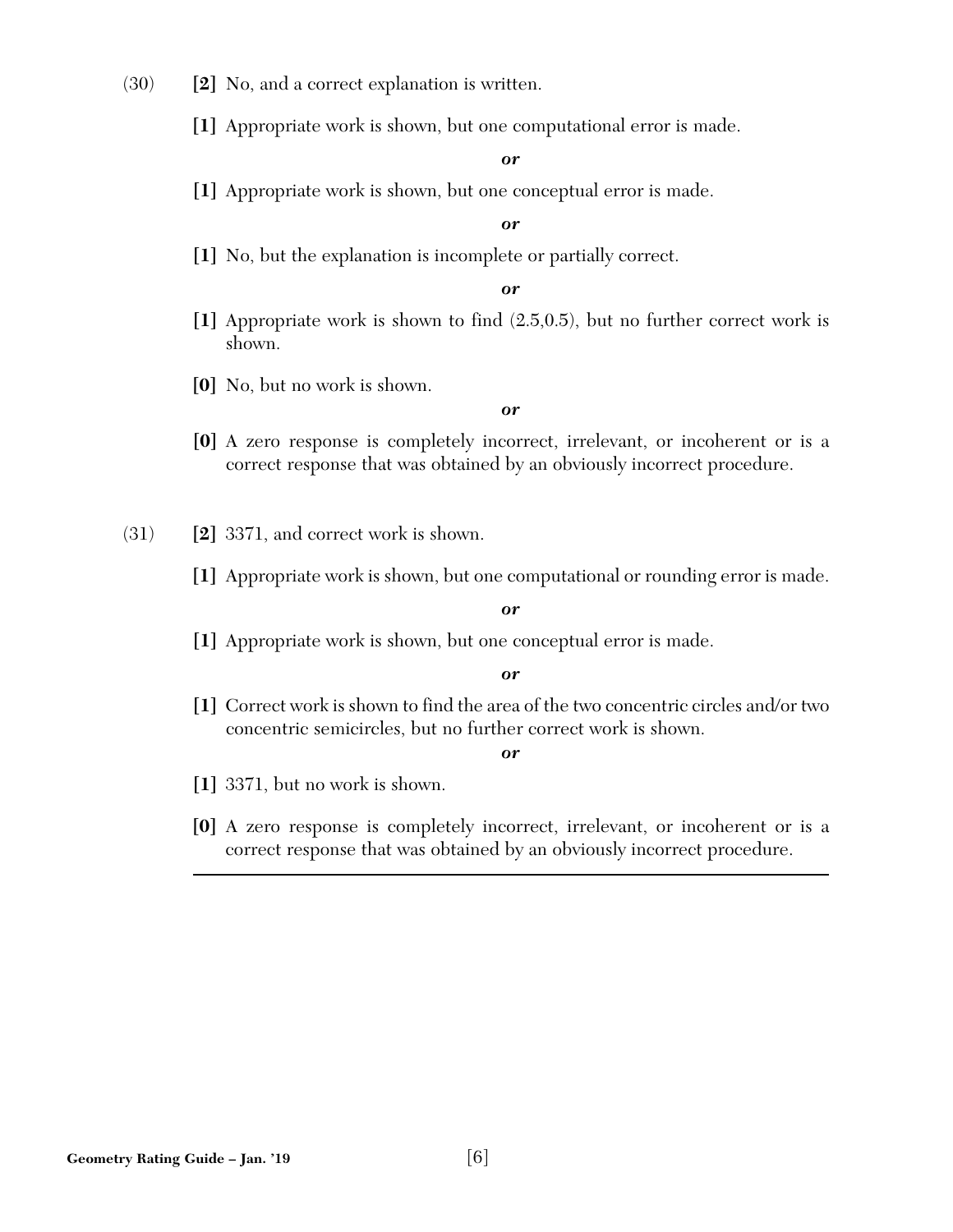## **Part III**

For each question, use the specific criteria to award a maximum of 4 credits. Unless otherwise specified, mathematically correct alternative solutions should be awarded appropriate credit.

- $(32)$  [4] Correct work is shown to prove  $\triangle ABC$  is an isosceles right triangle, and correct concluding statements are written.
	- **[3]** Appropriate work is shown, but one computational or graphing error is made.

*or*

- [3] Correct work is shown to prove  $\triangle ABC$  is an isosceles right triangle, but only one concluding statement is correct.
- **[2]** Appropriate work is shown, but two computational or graphing errors are made.

*or*

**[2]** Appropriate work is shown, but one conceptual error is made.

*or*

[2] Correct work is shown to prove  $\triangle ABC$  is an isosceles right triangle, but both concluding statements are missing, incorrect, or incomplete.

- [2] Correct work is shown to prove  $\triangle ABC$  is a right triangle or an isosceles triangle, and a correct concluding statement is written, but no further correct work is shown.
- [1] Appropriate work is shown to find the slopes or lengths of the sides of  $\triangle ABC$ , but no further correct work is shown.
- **[0]** A zero response is completely incorrect, irrelevant, or incoherent or is a correct response that was obtained by an obviously incorrect procedure.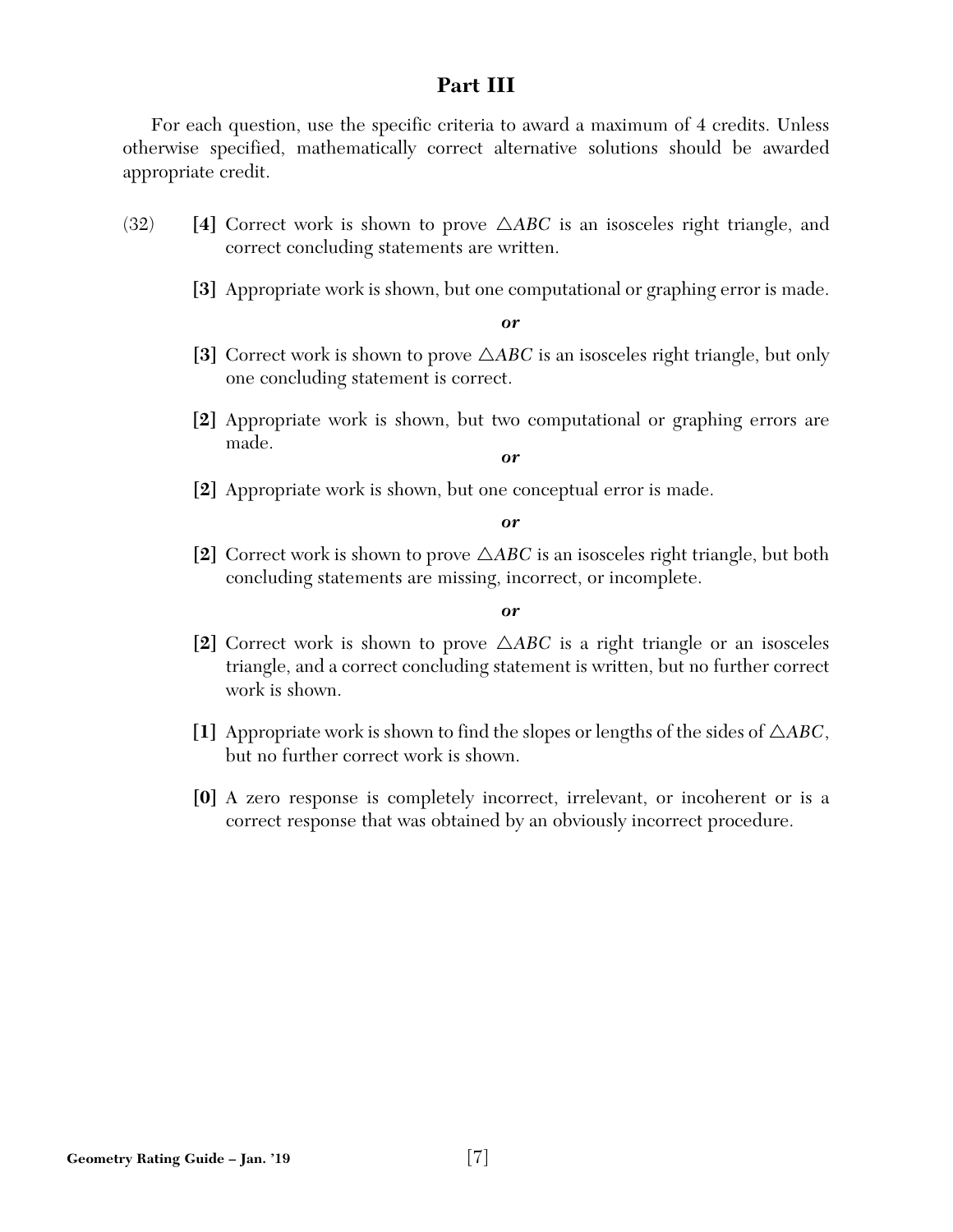- (33) **[4]** Theresa, and correct work is shown.
	- **[3]** Appropriate work is shown, but one computational or rounding error is made.

- **[3]** Correct work is shown to find both costs, but Theresa is not stated.
- **[2]** Appropriate work is shown, but two or more computational or rounding errors are made.

*or*

**[2]** Appropriate work is shown, but one conceptual error is made.

*or*

- **[2]** Correct work is shown to determine the volume of water in each pool, but no further correct work is shown.
- **[1]** Appropriate work is shown, but one conceptual error and one computational or rounding error are made.

*or*

- **[1]** One correct volume of water is found, but no further correct work is shown.
- **[0]** Theresa, but no work is shown.

*or*

**[0]** A zero response is completely incorrect, irrelevant, or incoherent or is a correct response that was obtained by an obviously incorrect procedure.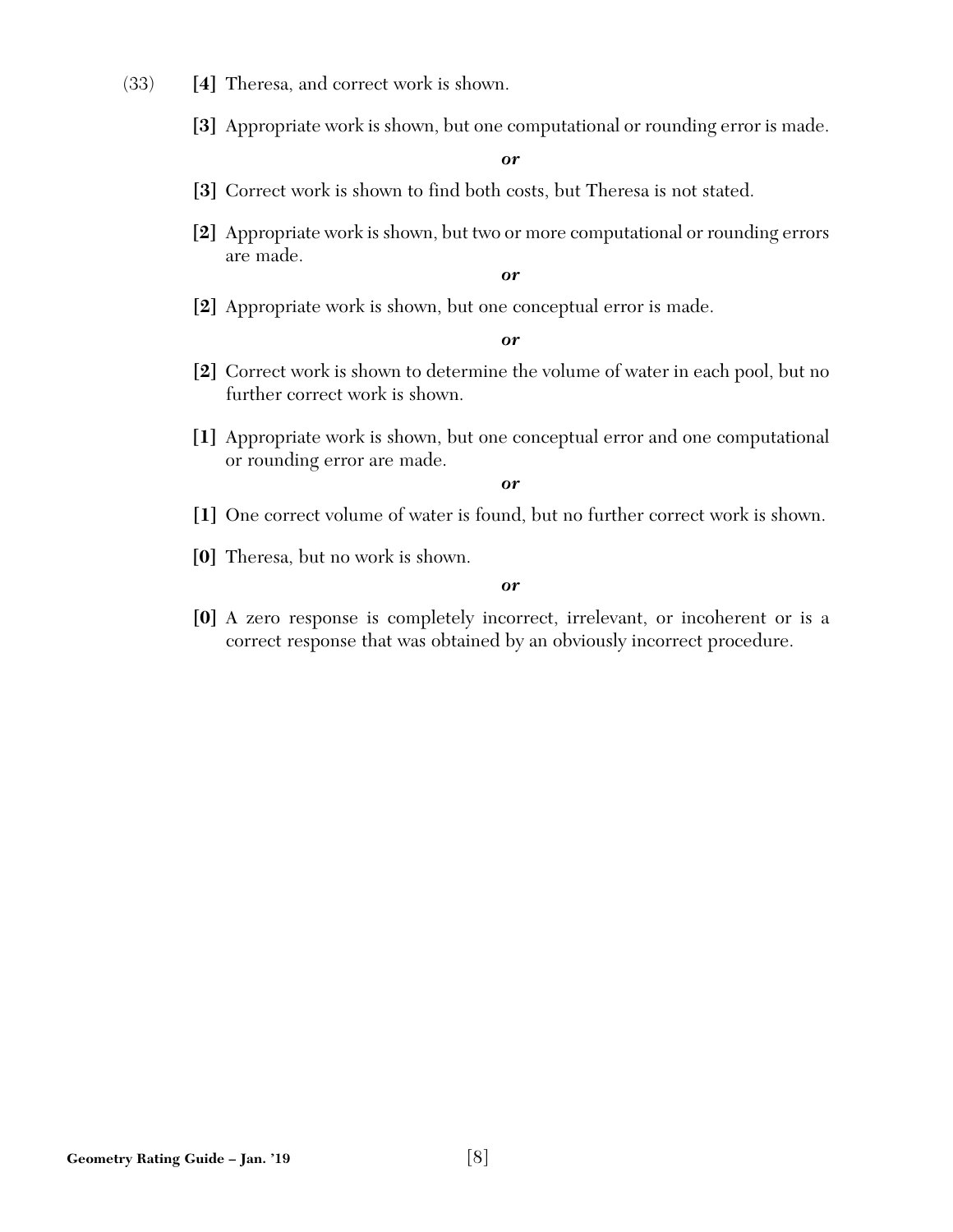- (34) **[4]** 18.1, 16.7, and correct work is shown.
	- **[3]** Appropriate work is shown, but one computational or rounding error is made.

- **[3]** Appropriate work is shown, but an incorrect trigonometric ratio is used in finding the length of the ramp or the horizontal distance from the bottom of the stairs to the bottom of the ramp.
- **[2]** Appropriate work is shown, but two or more computational or rounding errors are made.

*or*

**[2]** Correct work is shown to find the length of the ramp, but no further correct work is shown.

**or**

**[2]** Correct work is shown to find the horizontal distance from the bottom stair to the bottom of the ramp, but no further correct work is shown.

*or*

- **[2]** Appropriate work is shown, but incorrect trigonometric ratios are used in finding both lengths.
- **[1]** One correct relevant trigonometric equation is written, but no further correct work is shown.

- **[1]** 18.1 and 16.7, but no work is shown.
- **[0]** A zero response is completely incorrect, irrelevant, or incoherent or is a correct response that was obtained by an obviously incorrect procedure.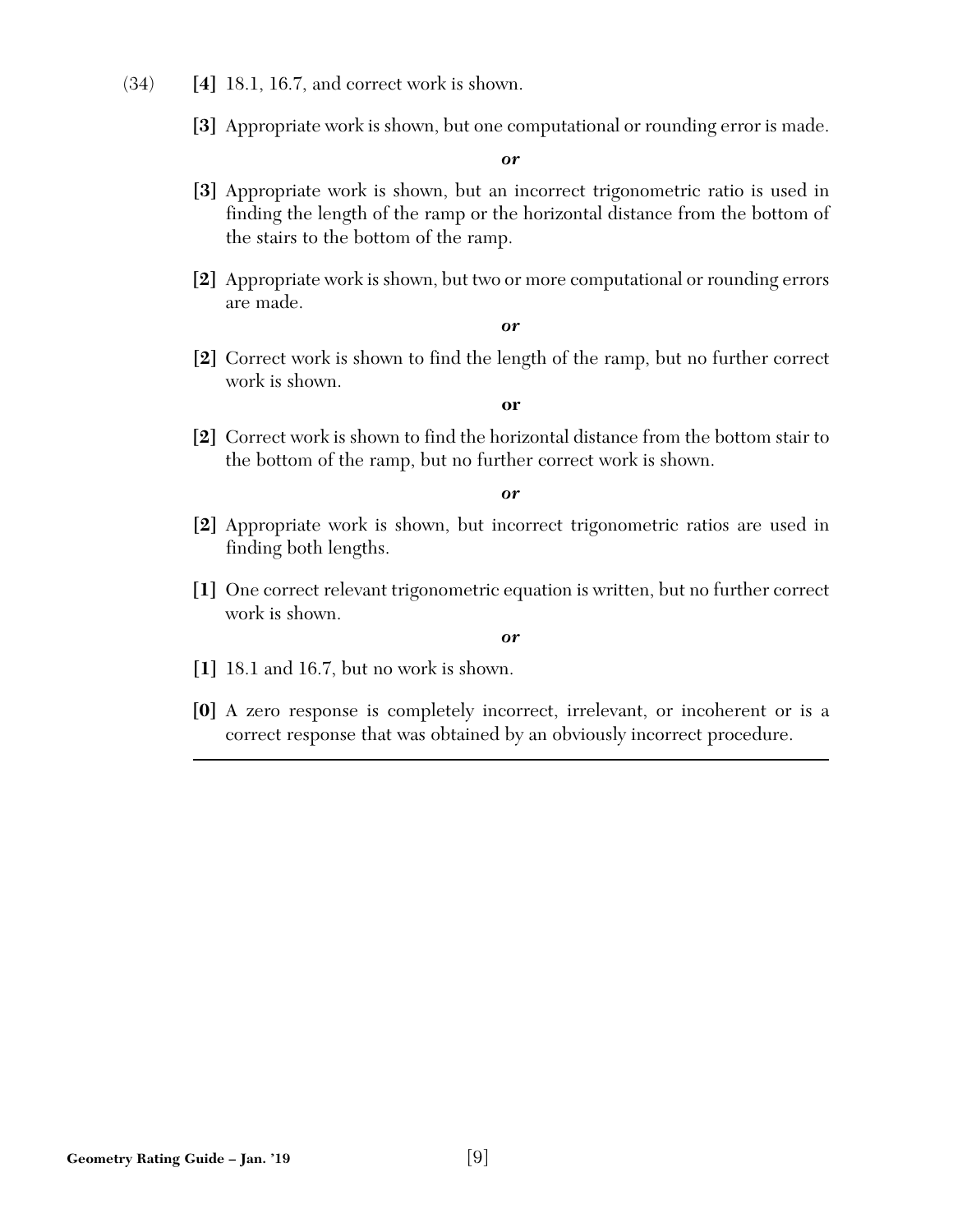## **Part IV**

For this question, use the specific criteria to award a maximum of 6 credits. Unless otherwise specified, mathematically correct alternative solutions should be awarded appropriate credit.

- (35) **[6]** A complete and correct proof that includes a concluding statement is written.
	- **[5]** A proof is written that demonstrates a thorough understanding of the method of proof and contains no conceptual errors, but one statement or reason is missing or incorrect.

#### *or*

- [5]  $\triangle GHC \cong \triangle EFA$  is proven, but no further correct work is shown.
- **[4]** A proof is written that demonstrates a good understanding of the method of proof and contains no conceptual errors, but two statements and/or reasons are missing or incorrect.

*or*

- **[4]** A proof is written that demonstrates a good understanding of the method of proof, but one conceptual error is made.
- **[3]** A proof is written that demonstrates a good understanding of the method of proof and contains no conceptual errors, but three statements and/or reasons are missing or incorrect.

#### *or*

**[3]** A proof is written that demonstrates a method of proof, but one conceptual error is made, and one statement and/or reason is missing or incorrect.

#### *or*

- [3] ∠*GCH*  $\cong$  ∠*EAF* is proven, but no further correct work is shown.
- **[2]** A proof is written that demonstrates a good understanding of the method of proof, but two conceptual errors are made.

#### *or*

**[2]** Some correct relevant statements about the proof are made, but four or more statements and/or reasons are missing or incorrect.

- [2]  $\triangle ACD \cong \triangle CAB$  and/or *ABCD* is a parallelogram is proven, but no further correct work is shown.
- **[1]** Only one correct relevant statement and reason are written.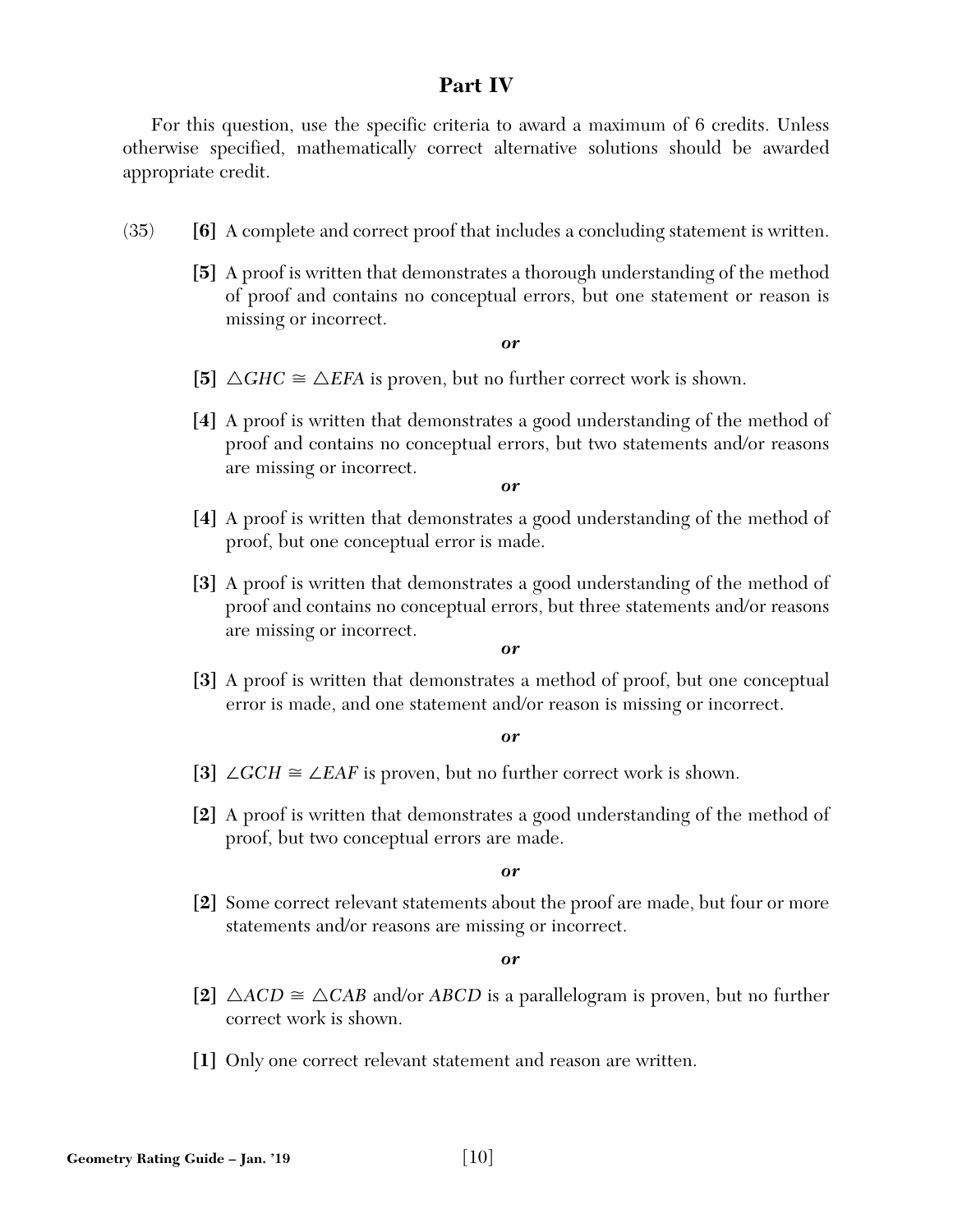**[0]** The "given" and/or the "prove" statements are rewritten in the style of a formal proof, but no further correct relevant statements are written.

*or*

**[0]** A zero response is completely incorrect, irrelevant, or incoherent or is a correct response that was obtained by an obviously incorrect procedure.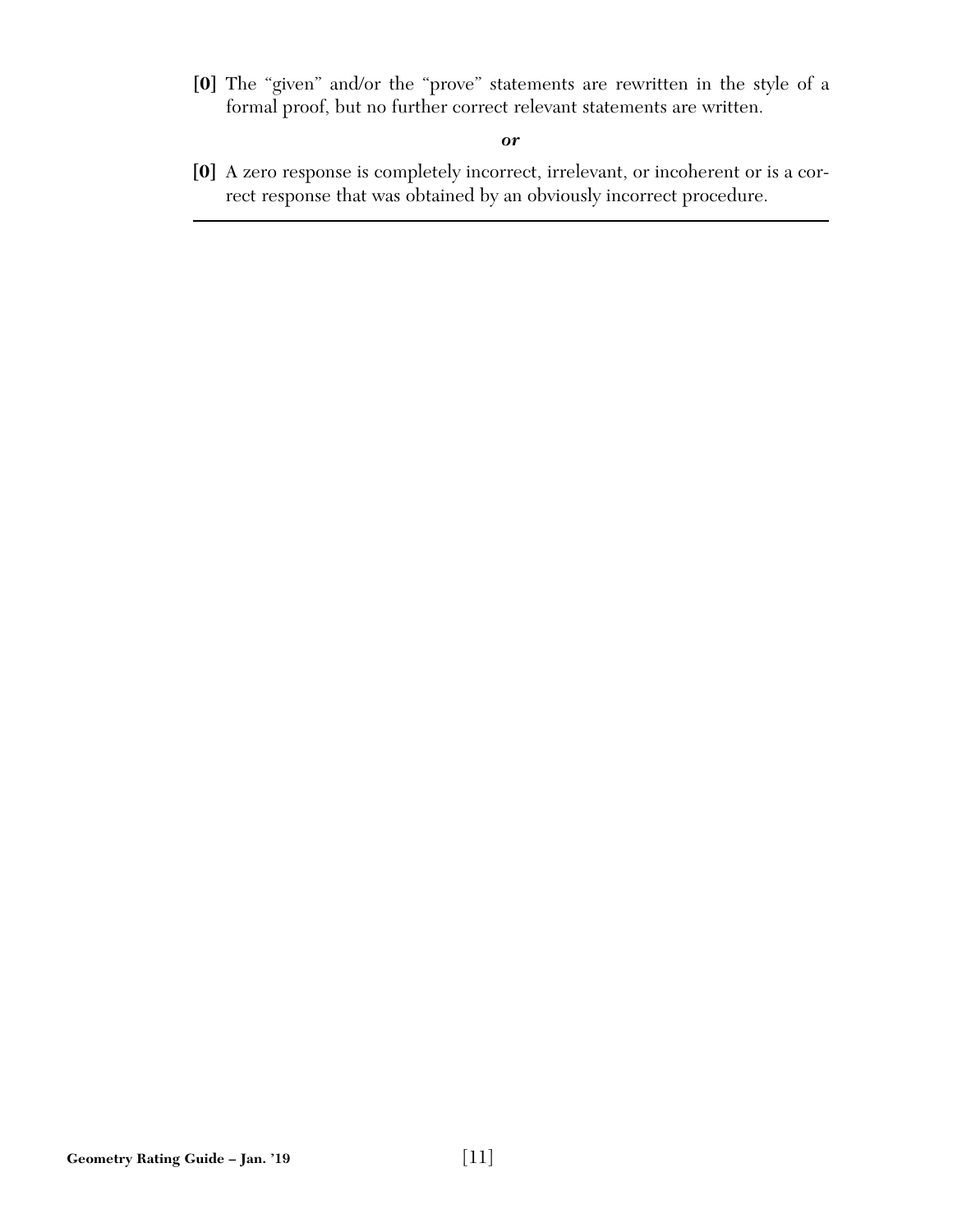### **Map to the Learning Standards Geometry January 2019**

| Question                | <b>Type</b>                 | <b>Credits</b>   | <b>Cluster</b> |
|-------------------------|-----------------------------|------------------|----------------|
| 1                       | Multiple Choice             | $\overline{c}$   | G-SRT.A        |
| $\overline{2}$          | Multiple Choice             | $\mathfrak{2}$   | $G-CO.B$       |
| $\overline{\mathbf{3}}$ | Multiple Choice             | $\sqrt{2}$       | G-SRT.A        |
| $\overline{4}$          | Multiple Choice             | $\overline{2}$   | $G$ -CO.A      |
| $\mathfrak s$           | Multiple Choice             | $\sqrt{2}$       | G-SRT.B        |
| 6                       | Multiple Choice             | $\sqrt{2}$       | G-SRT.B        |
| $\tau$                  | Multiple Choice             | $\sqrt{2}$       | G-CO.C         |
| 8                       | Multiple Choice             | $\overline{2}$   | G-SRT.B        |
| 9                       | Multiple Choice             | $\boldsymbol{2}$ | G-MG.A         |
| 10                      | Multiple Choice             | $\overline{2}$   | G-SRT.B        |
| 11                      | Multiple Choice             | $\sqrt{2}$       | G-GMD.B        |
| 12                      | Multiple Choice             | $\sqrt{2}$       | G-CO.C         |
| 13                      | Multiple Choice             | $\overline{2}$   | G-SRT.C        |
| 14                      | Multiple Choice             | $\overline{2}$   | $G-C.B$        |
| 15                      | Multiple Choice             | $\overline{2}$   | G-GPE.B        |
| 16                      | Multiple Choice             | $\boldsymbol{2}$ | G-CO.C         |
| 17                      | Multiple Choice             | $\overline{2}$   | G-SRT.C        |
| 18                      | Multiple Choice             | $\overline{2}$   | G-MG.A         |
| 19                      | Multiple Choice             | $\overline{2}$   | G-CO.C         |
| 20                      | Multiple Choice             | $\overline{2}$   | G-GPE.A        |
| 21                      | Multiple Choice             | $\overline{2}$   | G-GPE.B        |
| 22                      | Multiple Choice             | $\overline{2}$   | G-SRT.C        |
| 23                      | Multiple Choice             | $\mathfrak{2}$   | G-GMD.A        |
| 24                      | Multiple Choice             | $\sqrt{2}$       | G-SRT.A        |
| 25                      | <b>Constructed Response</b> | $\overline{2}$   | G-GPE.B        |
| 26                      | <b>Constructed Response</b> | $\overline{2}$   | G-CO.C         |
| 27                      | <b>Constructed Response</b> | $\overline{2}$   | $G-C.A$        |
| 28                      | <b>Constructed Response</b> | $\overline{2}$   | $G-CO.A$       |
| 29                      | <b>Constructed Response</b> | $\overline{2}$   | $G-CO.D$       |
| 30                      | <b>Constructed Response</b> | $\mathfrak{2}$   | G-GPE.B        |
| 31                      | <b>Constructed Response</b> | $\overline{2}$   | $G-MG.A$       |
| 32                      | <b>Constructed Response</b> | $\overline{4}$   | G-GPE.B        |
| 33                      | <b>Constructed Response</b> | $\overline{4}$   | $G-MG.A$       |
| 34                      | <b>Constructed Response</b> | $\overline{4}$   | G-SRT.C        |
| 35                      | <b>Constructed Response</b> | 6                | $G-CO.C$       |